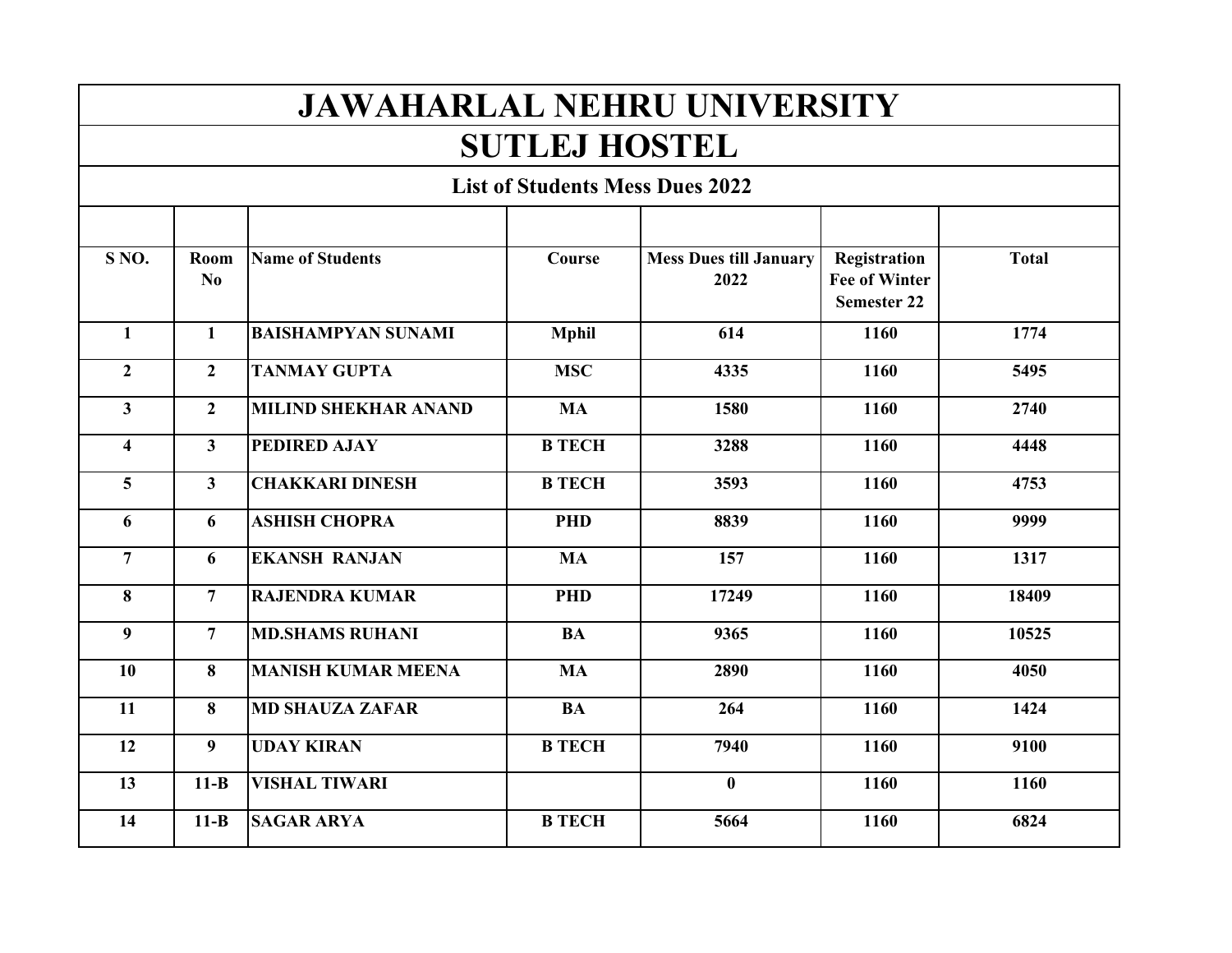| 15 | 12         | <b>AVDESH KUMAR</b>       | <b>M.TECH</b> | 14041        | 1160 | 15201 |
|----|------------|---------------------------|---------------|--------------|------|-------|
| 16 | 12         | <b>AKASHNEEL SHARMA</b>   | <b>MA</b>     | 247          | 1160 | 1407  |
| 17 | 13         | <b>ABDUL AKHIR</b>        | <b>M.PHIL</b> | 14817        | 1160 | 15977 |
| 18 | 13         | <b>ASHIK</b>              | <b>MA</b>     | 2890         | 1160 | 4050  |
| 19 | 14         | <b>Manmeet Singh</b>      | <b>M.PHIL</b> | $\mathbf{0}$ | 1160 | 1160  |
| 20 | 14         | <b>ANAND KUMAR</b>        | <b>MA</b>     | 8389         | 1160 | 9549  |
| 21 | 15         | <b>SAURABH BHATT</b>      | <b>MA</b>     | 10486        | 1160 | 11646 |
| 22 | 15         | <b>TRAYAMDAK</b>          | <b>MA</b>     | $\bf{0}$     | 1160 | 1160  |
| 23 | 16         | <b>AJITH DIDEL</b>        | <b>MA</b>     | $\bf{0}$     | 1160 | 1160  |
| 24 | 16         | <b>ARYAN PRATAP</b>       | <b>MA</b>     | $\mathbf{0}$ | 1160 | 1160  |
| 25 | <b>16A</b> | <b>PRADEEP J</b>          | <b>M.PHIL</b> | 7763         | 1160 | 8923  |
| 26 | $16-A$     | <b>ISHWAR TULKA</b>       | <b>PHD</b>    | $\bf{0}$     | 1160 | 1160  |
| 27 | 17         | <b>GAURAV KUMAR</b>       |               | $\bf{0}$     | 1160 | 1160  |
| 28 | 17         | <b>ROHIT SHARMA</b>       | <b>PHD</b>    | $\mathbf{0}$ | 1160 | 1160  |
| 29 | 18         | <b>MD.SAIF</b>            | <b>BA</b>     | $\bf{0}$     | 1160 | 1160  |
| 30 | 18         | <b>JAIKISHAN SONI</b>     | <b>MA</b>     | 5480         | 1160 | 6640  |
| 31 | $18-A$     | <b>ABHASH RANJAN SAHU</b> | <b>MA</b>     | $\bf{0}$     | 1160 | 1160  |
| 32 | $18-B$     | <b>PRERIT</b>             |               | 9310         | 1160 | 10470 |
| 33 | $18-B$     | <b>KUNAL BRAMHA</b>       | <b>MA</b>     | $\bf{0}$     | 1160 | 1160  |
| 34 | 19         | <b>GUGULOTH KRISHNA</b>   | <b>MPH</b>    | 2350         | 1160 | 3510  |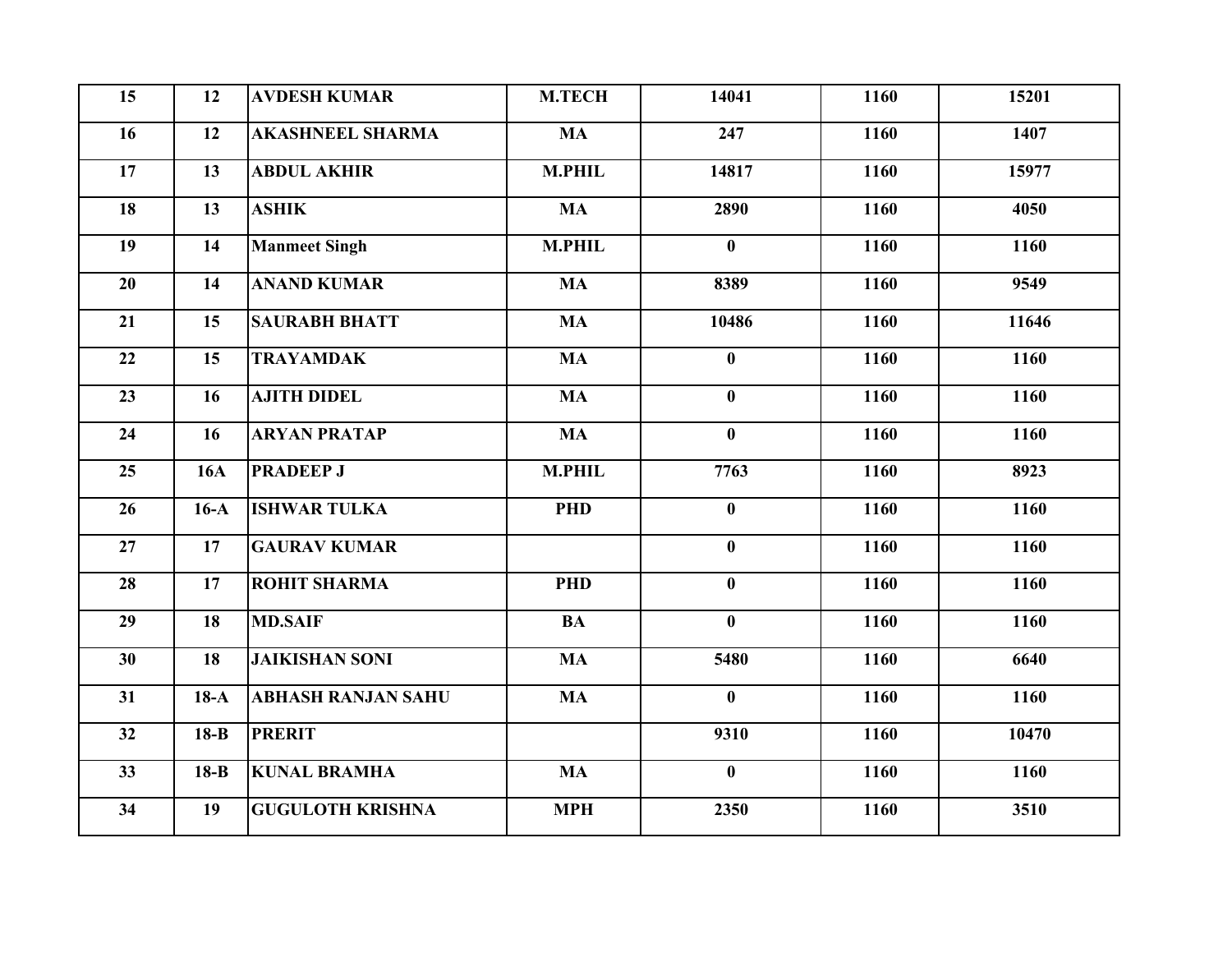| 35 | 20     | <b>MD. TAGAMRUL HUSSAIN</b> | <b>PHD</b>    | 15902        | 1160 | 17062 |
|----|--------|-----------------------------|---------------|--------------|------|-------|
| 36 | 20     | <b>SOURABH PRAKSH BANIK</b> |               | 2684         | 1160 | 3844  |
| 37 | 21     | <b>ADITYA KUMAR</b>         | <b>BA</b>     | 17859        | 1160 | 19019 |
| 38 | 23     | <b>ARJUN SURESH</b>         | <b>BA</b>     | $\mathbf{0}$ | 1160 | 1160  |
| 39 | 23     | <b>JOHN THANGLAL</b>        | <b>M PHIL</b> | 2890         | 1160 | 4050  |
| 40 | 24     | <b>NIKHIL AGRAWAL</b>       | <b>MA</b>     | $\mathbf{0}$ | 1160 | 1160  |
| 41 | 24     | <b>PRASHANT KUMAR</b>       | <b>MA</b>     | $\mathbf{0}$ | 1160 | 1160  |
| 42 | 25     | <b>SOHAIL RAZA</b>          | <b>MA</b>     | $\bf{0}$     | 1160 | 1160  |
| 43 | 25     | <b>ZEESHAN ALI</b>          | <b>MA</b>     | $\mathbf{0}$ | 1160 | 1160  |
| 44 | 26     | <b>BIJU SHAH</b>            | <b>MSC</b>    | 2890         | 1160 | 4050  |
| 45 | 26     | <b>DEVKANT</b>              | <b>MSC</b>    | 2890         | 1160 | 4050  |
| 46 | $26-A$ | <b>VIVEK YADAV</b>          | <b>MA</b>     | $\mathbf{0}$ | 1160 | 1160  |
| 47 | $26-A$ | <b>LOKESH DEHARIA</b>       | <b>MA</b>     | 7600         | 1160 | 8760  |
| 48 | 27     | <b>ABHINAV PRAKASH</b>      | <b>MA</b>     | 8924         | 1160 | 10084 |
| 49 | 27     | <b>MONOJ BHATTACHARJEE</b>  | <b>MA</b>     | $\mathbf{0}$ | 1160 | 1160  |
| 50 | $27-A$ | <b>DUSHYANT GREWAL</b>      | <b>BA</b>     | $\mathbf{0}$ | 1160 | 1160  |
| 51 | 28     | <b>RAVI KUMAR</b>           | <b>MA</b>     | 2897         | 1160 | 4057  |
| 52 | 29     | <b>AMIT RANJAN</b>          |               | $\mathbf{0}$ | 1160 | 1160  |
| 53 | 30     | <b>SADANAND KARUN</b>       | <b>MA</b>     | 8727         | 1160 | 9887  |
| 54 | 30     | <b>DIGVIJAY</b>             | <b>MA</b>     | 5664         | 1160 | 6824  |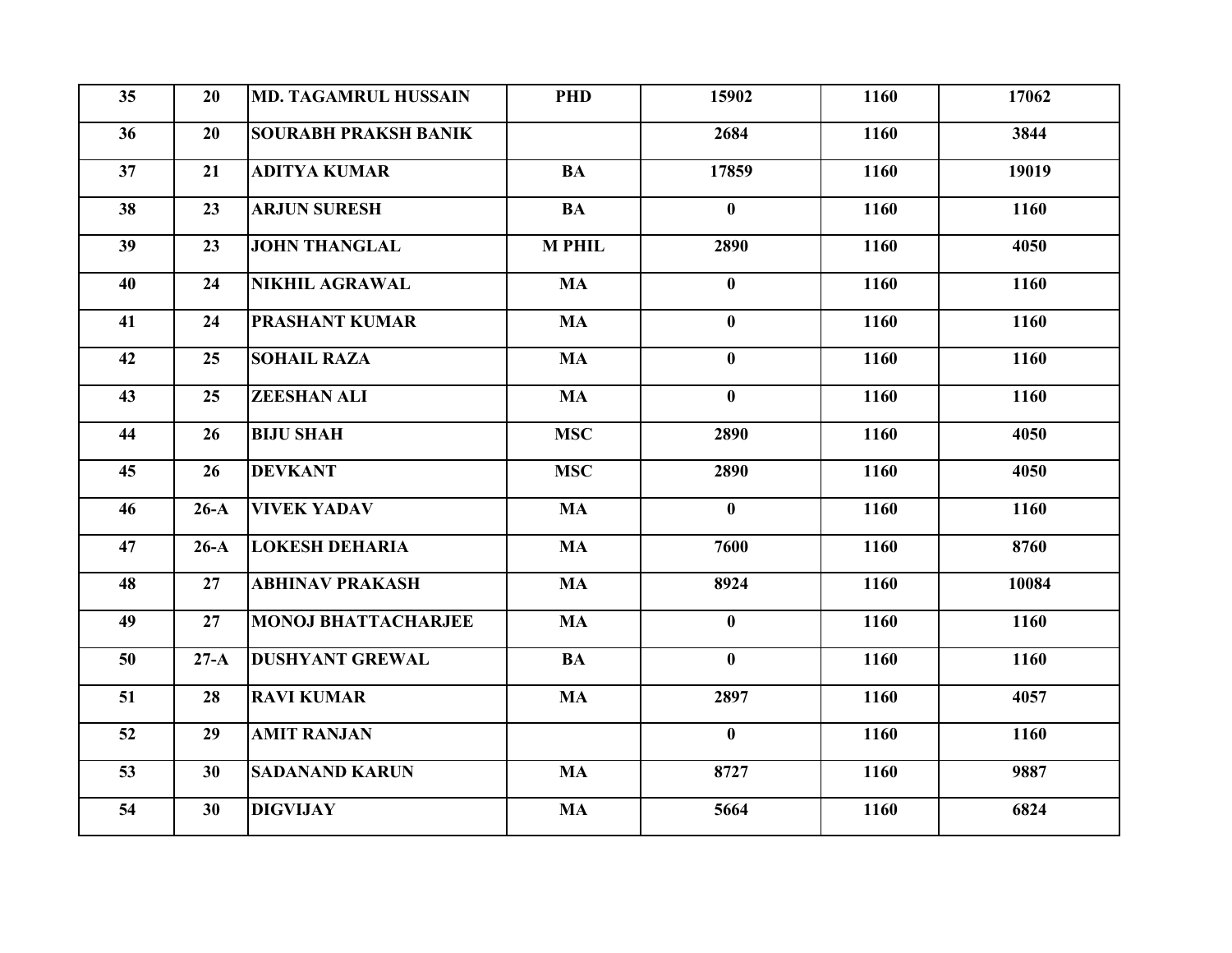| 55 | 31  | <b>MD. DILSHAD</b>     | <b>MA</b>     | $\bf{0}$     | 1160 | 1160  |
|----|-----|------------------------|---------------|--------------|------|-------|
| 56 | 32  | <b>DILEEP KUMAR</b>    | <b>MA</b>     | 5856         | 1160 | 7016  |
| 57 | 32  | <b>PRATAHAM VERMA</b>  | <b>BA</b>     | 14489        | 1160 | 15649 |
| 58 | 101 | <b>VIPIN MISHRA</b>    | <b>MA</b>     | 3570         | 1160 | 4730  |
| 59 | 101 | <b>SABAREESH P.A</b>   | <b>PHD</b>    | 13594        | 1160 | 14754 |
| 60 | 102 | <b>NAWAJ SHARIF</b>    | <b>M.PHIL</b> | $\bf{0}$     | 1160 | 1160  |
| 61 | 102 | <b>MD JUNAID</b>       |               | 8322         | 1160 | 9482  |
| 62 | 103 | <b>ABDUL QASIM</b>     | <b>BA</b>     | 6729         | 1160 | 7889  |
| 63 | 103 | <b>MAHROZ KHAN</b>     | <b>BA</b>     | 264          | 1160 | 1424  |
| 64 | 104 | Md. NIZAMUDDIN         | <b>BA</b>     | 15480        | 1160 | 16640 |
| 65 | 104 | <b>YUSHA HUMAID</b>    | <b>BA</b>     | 264          | 1160 | 1424  |
| 66 | 105 | <b>AAYUSH NEELKANT</b> | <b>B TECH</b> | 11710        | 1160 | 12870 |
| 67 | 105 | <b>ANIKET KISHORE</b>  | <b>B TECH</b> | 11595        | 1160 | 12755 |
| 68 | 106 | <b>NEETU KUMAR</b>     | <b>PHD</b>    | 16875        | 1160 | 18035 |
| 69 | 107 | <b>MD AHMED ANSARI</b> | <b>M.PHIL</b> | $\mathbf{0}$ | 1160 | 1160  |
| 70 | 108 | <b>RAMBHAVAN YADAV</b> | <b>M.PHIL</b> | 19058        | 1160 | 20218 |
| 71 | 109 | <b>HARSH NAGAR</b>     | <b>MA</b>     | 3655         | 1160 | 4815  |
| 72 | 109 | <b>SUNIL KUMAR</b>     | <b>PHD</b>    | 14824        | 1160 | 15984 |
| 73 | 110 | <b>ASHIM CHANDRA</b>   | <b>PHD</b>    | $\bf{0}$     | 1160 | 1160  |
| 74 | 110 | <b>SHAHIL</b>          |               | 12254        | 1160 | 13414 |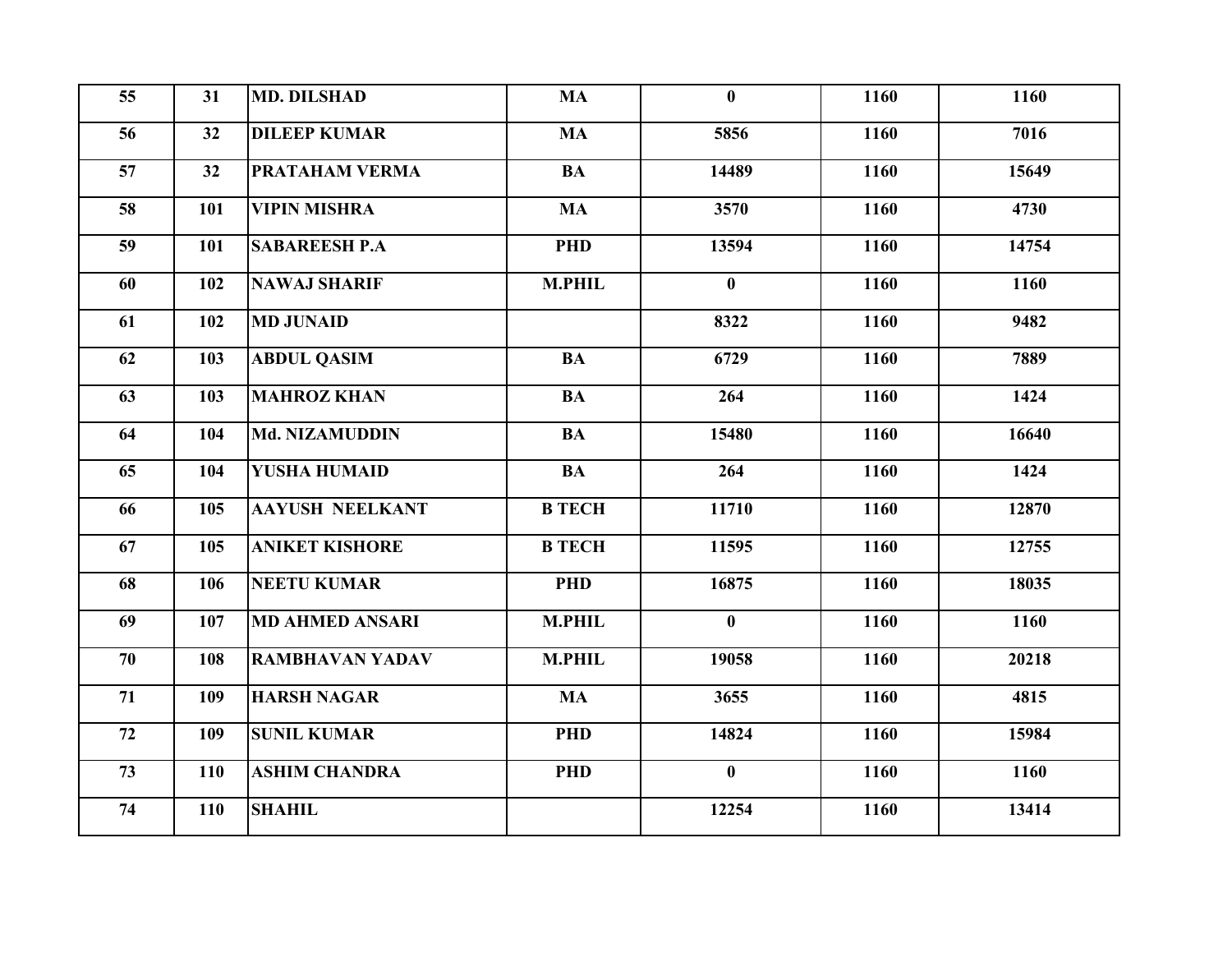| 75 | 111 | <b>SWAPANAVA BASU</b>    |               | $\bf{0}$     | 1160 | 1160  |
|----|-----|--------------------------|---------------|--------------|------|-------|
| 76 | 111 | <b>ANISH SHARMA</b>      | <b>M.PHIL</b> | 8758         | 1160 | 9918  |
| 77 | 112 | <b>SUMIT GAUTAM</b>      | <b>BA</b>     | 2028         | 1160 | 3188  |
| 78 | 112 | <b>VIKRAM CHAUDHARY</b>  | <b>PHD</b>    | $\bf{0}$     | 1160 | 1160  |
| 79 | 113 | <b>LOKESH SHAINI</b>     | <b>MA</b>     | 2890         | 1160 | 4050  |
| 80 | 113 | YASH SAHU                | <b>BA</b>     | $\mathbf{0}$ | 1160 | 1160  |
| 81 | 114 | <b>TANAY SITORE</b>      | <b>MA</b>     | 9125         | 1160 | 10285 |
| 82 | 114 | <b>SHIMJITH.N</b>        | <b>BA</b>     | $\bf{0}$     | 1160 | 1160  |
| 83 | 115 | <b>GAURAV KUMAR</b>      | <b>MSC</b>    | 1220         | 1160 | 2380  |
| 84 | 115 | <b>ROHIT KUMAR SHAH</b>  |               | 11810        | 1160 | 12970 |
| 85 | 116 | <b>AJITH M.P</b>         | <b>PHD</b>    | 2904         | 1160 | 4064  |
| 86 | 117 | <b>SARFRAZ</b>           | <b>BA</b>     | 100          | 1160 | 1260  |
| 87 | 117 | <b>KRISHAN HAL HEGHA</b> | <b>MA</b>     | 7902         | 1160 | 9062  |
| 88 | 118 | <b>RAJAN KUSHWALA</b>    | <b>PHD</b>    | 7990         | 1160 | 9150  |
| 89 | 119 | <b>PRAKHAR</b>           | <b>B TECH</b> | 8766         | 1160 | 9926  |
| 90 | 119 | <b>ATHARVA PANDEY</b>    | <b>B TECH</b> | 914          | 1160 | 2074  |
| 91 | 120 | <b>RAHUL JAISWAL</b>     | <b>B TECH</b> | 2960         | 1160 | 4120  |
| 92 | 120 | <b>MANMOHAN</b>          | <b>B TECH</b> | $\mathbf{0}$ | 1160 | 1160  |
| 93 | 121 | <b>AVDHESH KUMAR</b>     | <b>PHD</b>    | $\bf{0}$     | 1160 | 1160  |
| 94 | 121 | <b>ANIL AWASIYA</b>      | <b>PHD</b>    | $\bf{0}$     | 1160 | 1160  |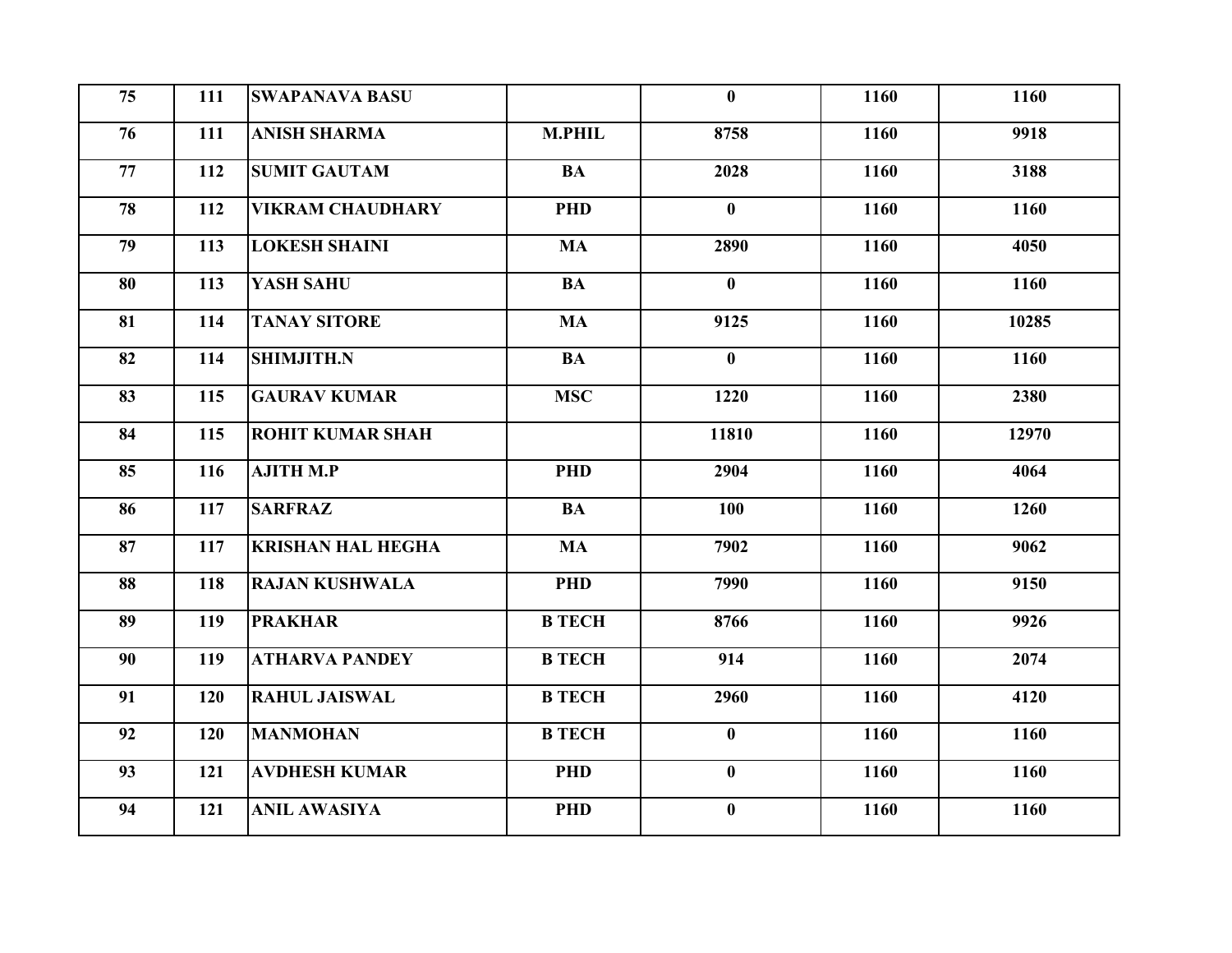| 95  | 122 | <b>GAUTAM</b>              | <b>PHD</b>    | 10952        | 1160 | 12112 |
|-----|-----|----------------------------|---------------|--------------|------|-------|
| 96  | 122 | <b>ABHISHEK</b>            | <b>B.TECH</b> | 8384         | 1160 | 9544  |
| 97  | 123 | <b>DISHANT SHARMA</b>      | <b>MA</b>     | 5664         | 1160 | 6824  |
| 98  | 124 | <b>DAWAR GHANI</b>         | <b>M PHIL</b> | $\bf{0}$     | 1160 | 1160  |
| 99  | 124 | <b>FAIZUR</b>              | <b>BA</b>     | 264          | 1160 | 1424  |
| 100 | 125 | <b>GAURAV KUMAR</b>        | <b>M TECH</b> | 11500        | 1160 | 12660 |
| 101 | 126 | <b>SHAMSE ALAM</b>         | <b>M PHIL</b> | $\bf{0}$     | 1160 | 1160  |
| 102 | 126 | <b>AZHAR HUSSAIN</b>       | <b>BA</b>     | 671          | 1160 | 1831  |
| 103 | 127 | <b>Mohd Fahad Ansari</b>   | <b>M PHIL</b> | 3005         | 1160 | 4165  |
| 104 | 127 | <b>ABID FAHEEM</b>         | <b>M PHIL</b> | $\mathbf{0}$ | 1160 | 1160  |
| 105 | 128 | <b>KULDEEP</b>             | <b>PHD</b>    | 10491        | 1160 | 11651 |
| 106 | 128 | <b>NAKUL</b>               | <b>MA</b>     | 6970         | 1160 | 8130  |
| 107 | 129 | <b>PRATAP KUMAR</b>        | <b>MA</b>     | 8926         | 1160 | 10086 |
| 108 | 129 | <b>NIKHIL YADAV</b>        | <b>MA</b>     | $\bf{0}$     | 1160 | 1160  |
| 109 | 130 | <b>SUDHIR KUMAR NIRALA</b> | <b>PHD</b>    | $\bf{0}$     | 1160 | 1160  |
| 110 | 130 | <b>Sumit Kumar</b>         | <b>BA</b>     | 264          | 1160 | 1424  |
| 111 | 131 | <b>SIDDHANT</b>            |               | 8400         | 1160 | 9560  |
| 112 | 131 | <b>RAVI PATIL</b>          | <b>PHD</b>    | 4068         | 1160 | 5228  |
| 113 | 132 | <b>HANISHEK HONEY</b>      | <b>M PHIL</b> | 10564        | 1160 | 11724 |
| 114 | 132 | <b>KUMAR GAURAV</b>        | <b>PHD</b>    | $\bf{0}$     | 1160 | 1160  |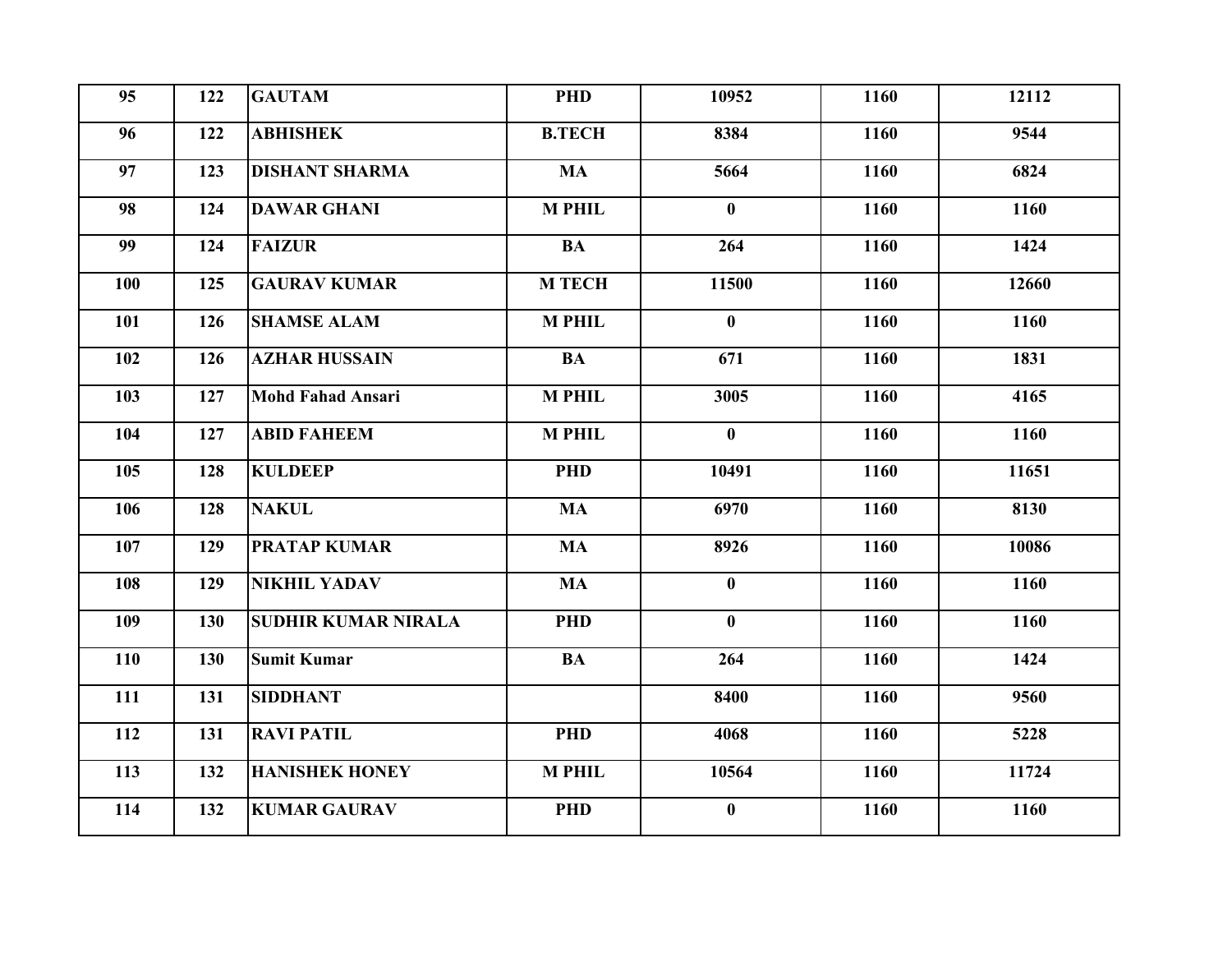| 115 | 133 | <b>SARFRAZ AHMAD</b>                    | <b>BA</b>     | $\bf{0}$     | 1160 | 1160  |
|-----|-----|-----------------------------------------|---------------|--------------|------|-------|
| 116 | 135 | <b>DEVA RAM</b>                         | <b>BA</b>     | 12349        | 1160 | 13509 |
| 117 | 135 | <b>PRAVEEN MISHRA</b>                   | <b>PHD</b>    | 264          | 1160 | 1424  |
| 118 | 136 | <b>BHURA RAM</b>                        | <b>BA</b>     | 5671         | 1160 | 6831  |
| 119 | 136 | <b>KUMBHA RAM</b>                       | <b>BA</b>     | 13309        | 1160 | 14469 |
| 120 | 138 | <b>HITESH MEENA</b>                     | <b>PHD</b>    | 12875        | 1160 | 14035 |
| 121 | 138 | <b>RAHUL KUMAR MEENA</b>                | <b>MA</b>     | $\mathbf{0}$ | 1160 | 1160  |
| 122 | 139 | <b>DEEPANSHU JAIN</b>                   | <b>B TECH</b> | 410          | 1160 | 1570  |
| 123 | 139 | <b>LAKSHIT SHARMA</b>                   | <b>B TECH</b> | 2890         | 1160 | 4050  |
| 124 | 140 | <b>ABHIJIT DEBSARMA</b>                 | <b>PHD</b>    | $\bf{0}$     | 1160 | 1160  |
| 125 | 141 | <b>VIVEK MISHRA</b>                     | <b>MA</b>     | 8977         | 1160 | 10137 |
| 126 | 142 | <b>GAURAV KUMAR</b>                     | <b>MA</b>     | $\mathbf{0}$ | 1160 | 1160  |
| 127 | 142 | <b>ABDUL BASITH K</b>                   | <b>PHD</b>    | 10414        | 1160 | 11574 |
| 128 | 143 | <b>ABDUR RAHMAN</b>                     | <b>BA</b>     | 15064        | 1160 | 16224 |
| 129 | 143 | <b>MASEER AZAM</b>                      | <b>BA</b>     | $\mathbf{0}$ | 1160 | 1160  |
| 130 | 144 | <b>QUAZID MOHAMMAD</b><br><b>MEERAM</b> | <b>MA</b>     | 10257        | 1160 | 11417 |
| 131 | 144 | <b>MD.ALFAHAD</b>                       | <b>BA</b>     | 15158        | 1160 | 16318 |
| 132 | 145 | <b>RUPESH KUMAR</b>                     | <b>BA</b>     | 17992        | 1160 | 19152 |
| 133 | 145 | <b>SOUMYA CHAUDHURY</b>                 | <b>M PHIL</b> | 214          | 1160 | 1374  |
| 134 | 146 | <b>HARSHIT</b>                          | <b>MA</b>     | 10213        | 1160 | 11373 |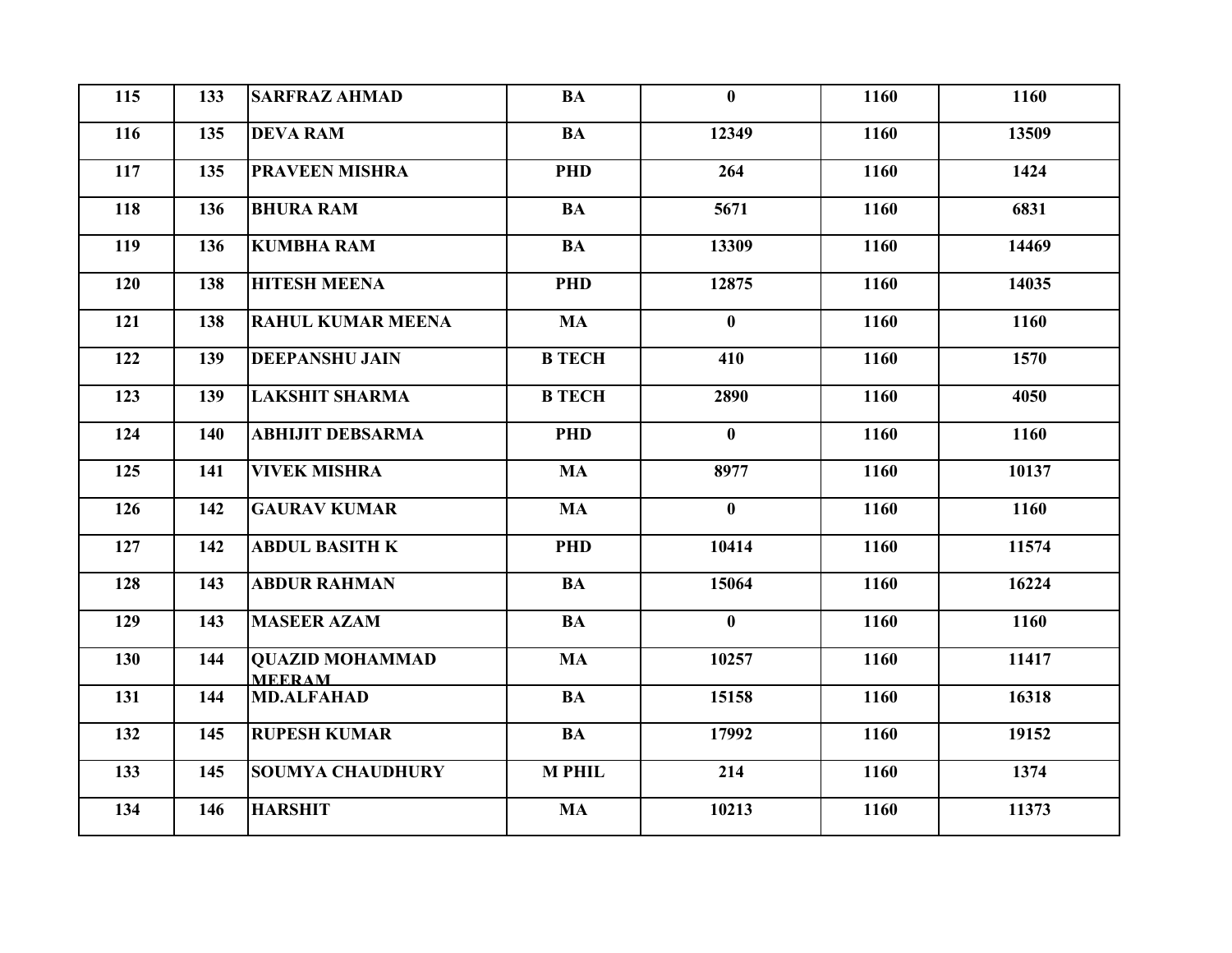| 135 | 146 | <b>NAGENDRA KUMAR</b>      | <b>BA</b>     | 4146         | 1160 | 5306  |
|-----|-----|----------------------------|---------------|--------------|------|-------|
| 136 | 147 | <b>RITWIK RAJ SINGH</b>    | <b>MA</b>     | $\bf{0}$     | 1160 | 1160  |
| 137 | 147 | <b>RAM PRASAD DHAKAD</b>   | <b>M PHIL</b> | $\mathbf{0}$ | 1160 | 1160  |
| 138 | 148 | <b>FAIZAN RASID</b>        | <b>PHD</b>    | $\mathbf{0}$ | 1160 | 1160  |
| 139 | 148 | <b>HAROON RASHID</b>       | <b>M PHIL</b> | 264          | 1160 | 1424  |
| 140 | 149 | <b>SUNIL PRAJAPATI</b>     | ba            | $\bf{0}$     | 1160 | 1160  |
| 141 | 149 | <b>MONAZIR ABBAS</b>       | <b>BA</b>     | $\mathbf{0}$ | 1160 | 1160  |
| 142 | 150 | <b>GIRI SHANKAR</b>        | <b>PHD</b>    | 9614         | 1160 | 10774 |
| 143 | 150 | <b>KUMAR UJJAWAL</b>       | <b>M PHIL</b> | 5429         | 1160 | 6589  |
| 144 | 151 | <b>ABHINAV SINGH YADAV</b> | <b>MA</b>     | 2918         | 1160 | 4078  |
| 145 | 152 | <b>MD SALIH</b>            | <b>PHD</b>    | 2925         | 1160 | 4085  |
| 146 | 152 | <b>ABDUR SHARVAN T H</b>   |               | $\mathbf{0}$ | 1160 | 1160  |
| 147 | 154 | <b>ROHIT RANJAN</b>        | <b>MSC</b>    | 11731        | 1160 | 12891 |
| 148 | 154 | <b>UTKARSH SHARMA</b>      | <b>M PHIL</b> | 6620         | 1160 | 7780  |
| 149 | 155 | <b>ALEX</b>                | <b>MA</b>     | $\mathbf{0}$ | 1160 | 1160  |
| 150 | 155 | PC HALRENTHONG             | <b>M PHIL</b> | $\bf{0}$     | 1160 | 1160  |
| 151 | 156 | <b>NIRBHAY KUMAR</b>       | <b>M PHIL</b> | $\bf{0}$     | 1160 | 1160  |
| 152 | 156 | <b>AMIT KUMAR</b>          | <b>BA</b>     | 11003        | 1160 | 12163 |
| 153 | 201 | <b>MD MUKLESUR</b>         | <b>M PHIL</b> | 5631         | 1160 | 6791  |
| 154 | 201 | <b>MD ABBAS</b>            | <b>MA</b>     | 2893         | 1160 | 4053  |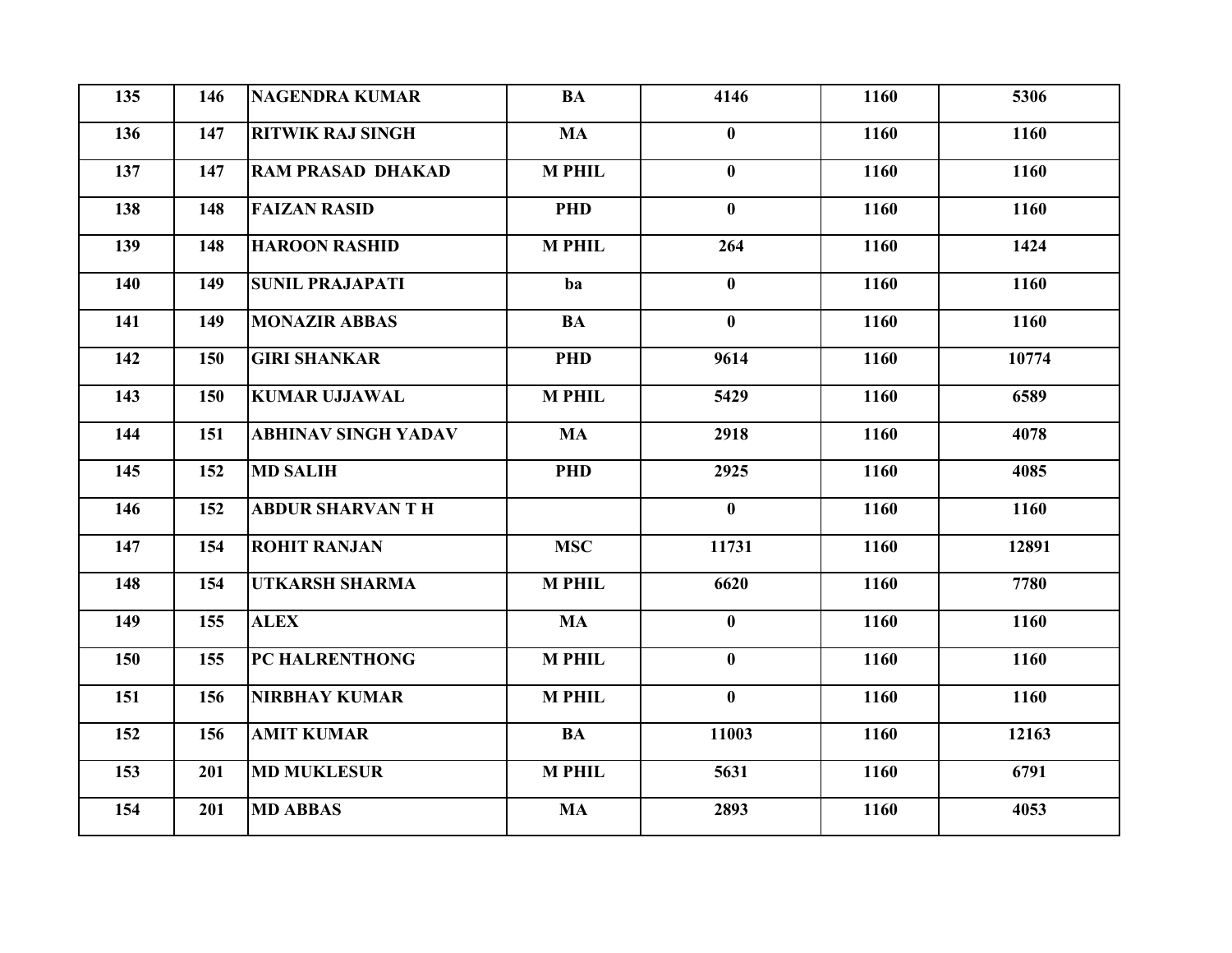| 155 | 202 | <b>ABHISHEK RANJAN</b>     | <b>MA</b>     | 10623    | 1160 | 11783 |
|-----|-----|----------------------------|---------------|----------|------|-------|
| 156 | 202 | <b>RITU RAJ</b>            | <b>BA</b>     | 5055     | 1160 | 6215  |
| 157 | 203 | <b>MEHBOOB ALAM</b>        | <b>PHD</b>    | 15020    | 1220 | 16240 |
| 158 | 204 | <b>THANG MATE</b>          | <b>M PHIL</b> | 14901    | 1160 | 16061 |
| 159 | 204 | <b>ANGARAG SANDILYA</b>    | <b>MA</b>     | 5671     | 1160 | 6831  |
| 160 | 205 | <b>SANJAY KUMAR</b>        | <b>M PHIL</b> | 13651    | 1220 | 14871 |
| 161 | 206 | <b>MD SADIQUE</b>          | <b>M PHIL</b> | 14824    | 1220 | 16044 |
| 162 | 207 | <b>MD NAZIBULLAH</b>       | <b>M PHIL</b> | 8346     | 1220 | 9566  |
| 163 | 208 | Abhishank Mishra           | <b>M PHIL</b> | 264      | 1160 | 1424  |
| 164 | 209 | <b>SHASHANK SHEKHAR</b>    | <b>BA</b>     | $\bf{0}$ | 1160 | 1160  |
| 165 | 209 | <b>DELDAN NAMGIL</b>       | <b>M PHIL</b> | 9815     | 1160 | 10975 |
| 166 | 210 | <b>SURYBHAN RAI</b>        | <b>M PHIL</b> | 16865    | 1220 | 18085 |
| 167 | 211 | <b>ANSAUMANS SHARMA</b>    | <b>PHD</b>    | 14994    | 1220 | 16214 |
| 168 | 212 | <b>RAJMAL MEENA</b>        | <b>BA</b>     | 10925    | 1160 | 12085 |
| 169 | 213 | <b>DANISH KALEEM</b>       | <b>M.PHIL</b> | 71       | 1220 | 1291  |
| 170 | 214 | <b>ABHIJEET</b>            | <b>M PHIL</b> | 14824    | 1160 | 15984 |
| 171 | 214 | <b>DEEPAK UNIYAL</b>       | <b>MA</b>     | 5439     | 1160 | 6599  |
| 172 | 216 | <b>SHIV HARI</b>           | <b>PHD</b>    | 2890     | 1160 | 4050  |
| 173 | 217 | <b>MD ABDUL KALAM AZAD</b> | <b>PHD</b>    | 5062     | 1160 | 6222  |
| 174 | 217 | <b>RAKESH</b>              | <b>MA</b>     | 2954     | 1160 | 4114  |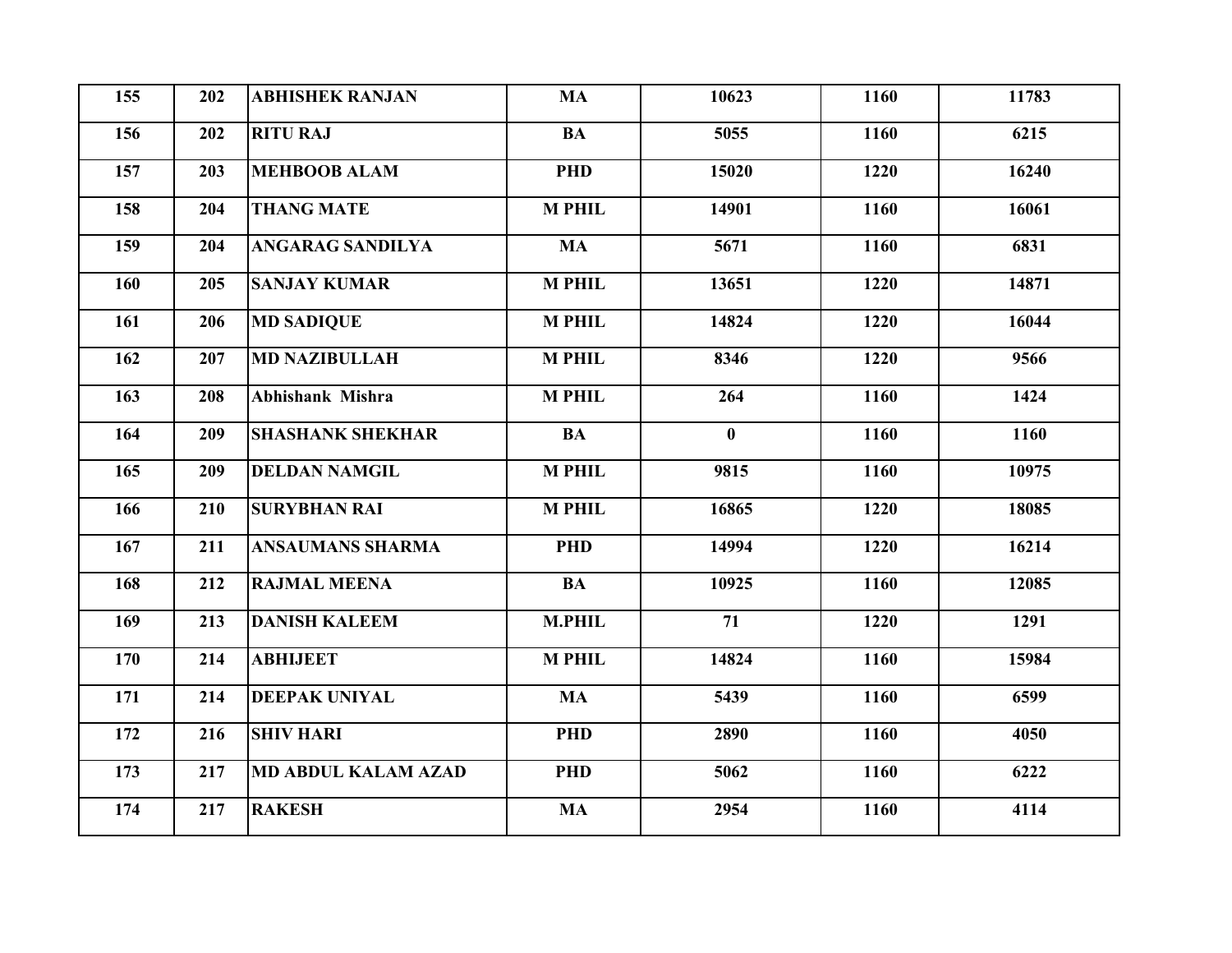| 175 | 218 | <b>VEDANTA UPADHYAY</b>     | <b>B TECH</b> | 6784         | 1160 | 7944  |
|-----|-----|-----------------------------|---------------|--------------|------|-------|
| 176 | 218 | <b>DEEPAK SRINIVASAN</b>    | <b>BA</b>     | 5706         | 1160 | 6866  |
| 177 | 219 | <b>NARENDRA KUMAR</b>       | <b>M PHIL</b> | 13517        | 1220 | 14737 |
| 178 | 220 | <b>SURVESH PRATAP</b>       | <b>MA</b>     | 2917         | 1160 | 4077  |
| 179 | 220 | <b>RAKESH YADAV</b>         | <b>MA</b>     | $\mathbf{0}$ | 1160 | 1160  |
| 180 | 221 | <b>AVIENAASH E.P</b>        | <b>M PHIL</b> | 5895         | 1160 | 7055  |
| 181 | 221 | <b>RAJ SHEKHAR</b>          | <b>PHD</b>    | 10849        | 1160 | 12009 |
| 182 | 222 | <b>SHIVAM CHAURASIYA</b>    | <b>M PHIL</b> | 17252        | 1220 | 18472 |
| 183 | 223 | <b>SYED ALAM AKTHAR</b>     | <b>PHD</b>    | 10579        | 1160 | 11739 |
| 184 | 223 | <b>NABIL AHMAD</b>          | <b>M PHIL</b> | $\bf{0}$     | 1160 | 1160  |
| 185 | 224 | <b>AMRESH</b>               | <b>M PHIL</b> | $\mathbf{0}$ | 1220 | 1220  |
| 186 | 225 | <b>VIKAS YADAV</b>          | <b>PHD</b>    | 2840         | 1220 | 4060  |
| 187 | 226 | <b>MD ATEEQAUR AKHTAR</b>   | <b>M PHIL</b> | $\bf{0}$     | 1160 | 1160  |
| 188 | 226 | <b>ANURAG SINGH</b>         | <b>BA</b>     | 3827         | 1160 | 4987  |
| 189 | 227 | <b>RAVI PRAKASH</b>         | <b>PHD</b>    | $\bf{0}$     | 1160 | 1160  |
| 190 | 227 | <b>SUMIT KUMAR</b>          | <b>PHD</b>    | $\bf{0}$     | 1160 | 1160  |
| 191 | 228 | <b>HABIBULLAH</b>           | <b>M PHIL</b> | 15061        | 1160 | 16221 |
| 192 | 229 | <b>BHOSALE NIKHIL KUMAR</b> | <b>MA</b>     | 7824         | 1160 | 8984  |
| 193 | 229 | <b>PRAVEEN AKDE</b>         | <b>MA</b>     | 9002         | 1160 | 10162 |
| 194 | 230 | <b>BIRENDER KUMAR</b>       | <b>PHD</b>    | 2968         | 1220 | 4188  |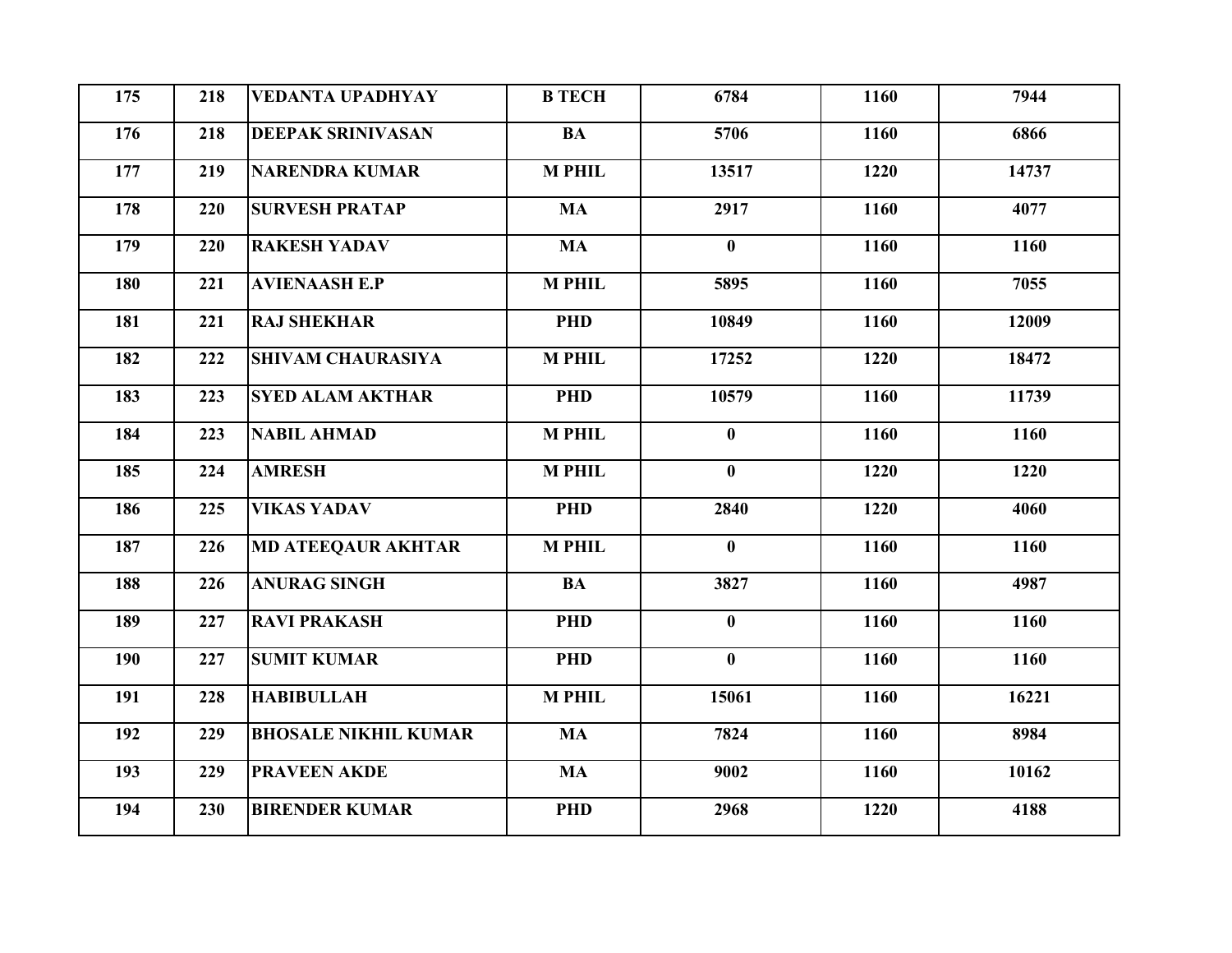| 195 | 231 | <b>PRABHAKAR</b>          | <b>M PHIL</b> | 18796        | 1220 | 20016 |
|-----|-----|---------------------------|---------------|--------------|------|-------|
| 196 | 232 | <b>SANDIP TANU MANDAL</b> | <b>PHD</b>    | 14744        | 1220 | 15964 |
| 197 | 233 | <b>ANIL KUMAR</b>         | <b>PHD</b>    | 8340         | 1160 | 9500  |
| 198 | 234 | <b>GENDUN GYATSO</b>      | <b>PHD</b>    | 264          | 1220 | 1484  |
| 199 | 235 | <b>SANTOSH KUMAR</b>      |               | $\bf{0}$     | 1160 | 1160  |
| 200 | 236 | <b>MUKESH KUMAR</b>       | <b>M PHIL</b> | 2890         | 1220 | 4110  |
| 201 | 237 | <b>NADIM AHMAD</b>        | <b>M PHIL</b> | 14855        | 1160 | 16015 |
| 202 | 237 | <b>DEVENDER</b>           | <b>MA</b>     | 1328         | 1160 | 2488  |
| 203 | 238 | <b>MOHD MUSSALEEN</b>     | <b>PHD</b>    | 4835         | 1220 | 6055  |
| 204 | 240 | <b>SIDDHARTH GAUTAM</b>   | <b>PHD</b>    | 4279         | 1220 | 5499  |
| 205 | 241 | <b>RODU JEMS</b>          | <b>PHD</b>    | 5706         | 1160 | 6866  |
| 206 | 241 | <b>AMIT KUMAR</b>         | <b>BA</b>     | 264          | 1160 | 1424  |
| 207 | 243 | <b>SOORAJHS</b>           | <b>M PHIL</b> | 264          | 1220 | 1484  |
| 208 | 244 | <b>ADARSH KUMAR</b>       | <b>PHD</b>    | 14890        | 1160 | 16050 |
| 209 | 244 | <b>MD SHAFEEQ</b>         | <b>PHD</b>    | 14876        | 1160 | 16036 |
| 210 | 246 | <b>MOHD. ATIF</b>         | <b>M PHIL</b> | 23442        | 1220 | 24662 |
| 211 | 247 | <b>TANUJ GAURAV</b>       | <b>MA</b>     | $\mathbf{0}$ | 1160 | 1160  |
| 212 | 247 | <b>VIKRAM</b>             | <b>MA</b>     | 9400         | 1160 | 10560 |
| 213 | 248 | <b>VIVEK</b>              | <b>PHD</b>    | 9499         | 1160 | 10659 |
| 214 | 248 | <b>RAVINDRA</b>           | <b>PHD</b>    | 9758         | 1160 | 10918 |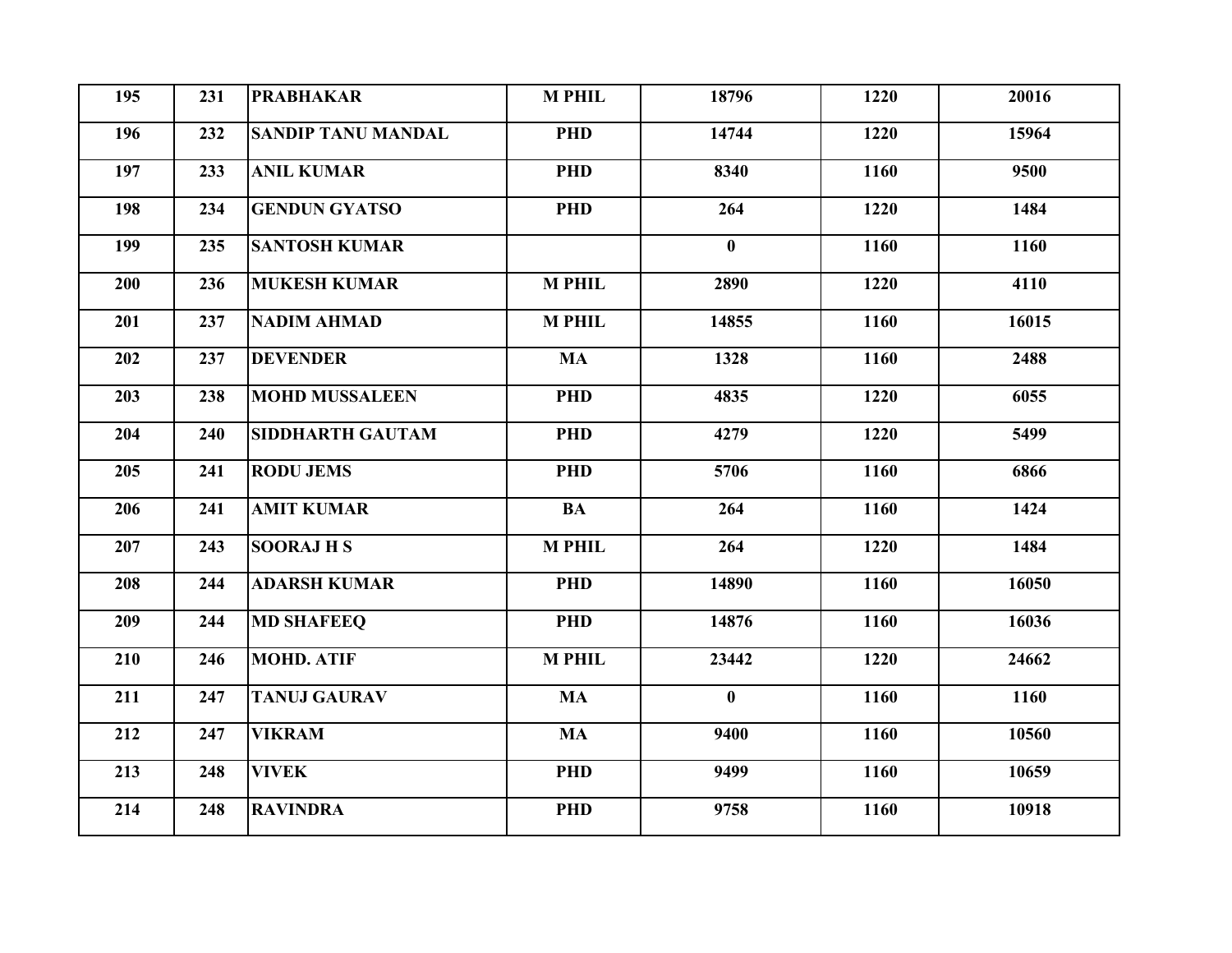| 215 | 249 | <b>JAYANT KUMAR</b>      | <b>PHD</b>    | 14838          | 1220 | 16058 |
|-----|-----|--------------------------|---------------|----------------|------|-------|
| 216 | 250 | <b>SURESH DAS</b>        | <b>PHD</b>    | 10015          | 1220 | 11235 |
| 217 | 251 | <b>SHIV BHAGWAN</b>      | <b>PHD</b>    | 2939           | 1160 | 4099  |
| 218 | 251 | <b>SAJID INAMDAR</b>     | <b>PHD</b>    | $\blacksquare$ | 1160 | 1160  |
| 219 | 252 | <b>ABDUL REHMAN</b>      | <b>PHD</b>    | 14040          | 1220 | 15260 |
| 220 | 253 | <b>ISHTQQUE AHMED</b>    | <b>PHD</b>    | 6593           | 1220 | 7813  |
| 221 | 254 | <b>ZAFAR ALAM</b>        | <b>BA</b>     | 15036          | 1160 | 16196 |
| 222 | 254 | <b>AADITYA</b>           | <b>BA</b>     | 264            | 1160 | 1424  |
| 223 | 255 | <b>BABLU KUMAR</b>       | <b>MA</b>     | 2918           | 1160 | 4078  |
| 224 | 255 | <b>SHASHI KANT MEENA</b> | <b>MA</b>     | 6049           | 1160 | 7209  |
| 225 | 256 | <b>SK MD AZHARUDDIN</b>  | <b>M PHIL</b> | 5281           | 1220 | 6501  |
| 226 | 301 | <b>Subash Mehta</b>      | <b>M PHIL</b> | 10294          | 1160 | 11454 |
| 227 | 301 | <b>ODDHARAK TYAGI</b>    | <b>PHD</b>    | 1482           | 1160 | 2642  |
| 228 | 302 | <b>BOUDHAYAN BISWAS</b>  | <b>M PHIL</b> | 264            | 1160 | 1424  |
| 229 | 302 | <b>SARANG SAIKIA</b>     | <b>MA</b>     | 844            | 1160 | 2004  |
| 230 | 303 | <b>PANKAJ KUMAR</b>      | <b>BA</b>     | 5664           | 1160 | 6824  |
| 231 | 303 | <b>CHIRAG DAS</b>        | <b>MA</b>     | $\bf{0}$       | 1160 | 1160  |
| 232 | 304 | <b>HANSFRED</b>          | <b>BA</b>     | 50             | 1160 | 1210  |
| 233 | 306 | <b>PRINCE</b>            | <b>PHD</b>    | 11090          | 1160 | 12250 |
| 234 | 306 | <b>SHAMIT</b>            | <b>MA</b>     | 8322           | 1160 | 9482  |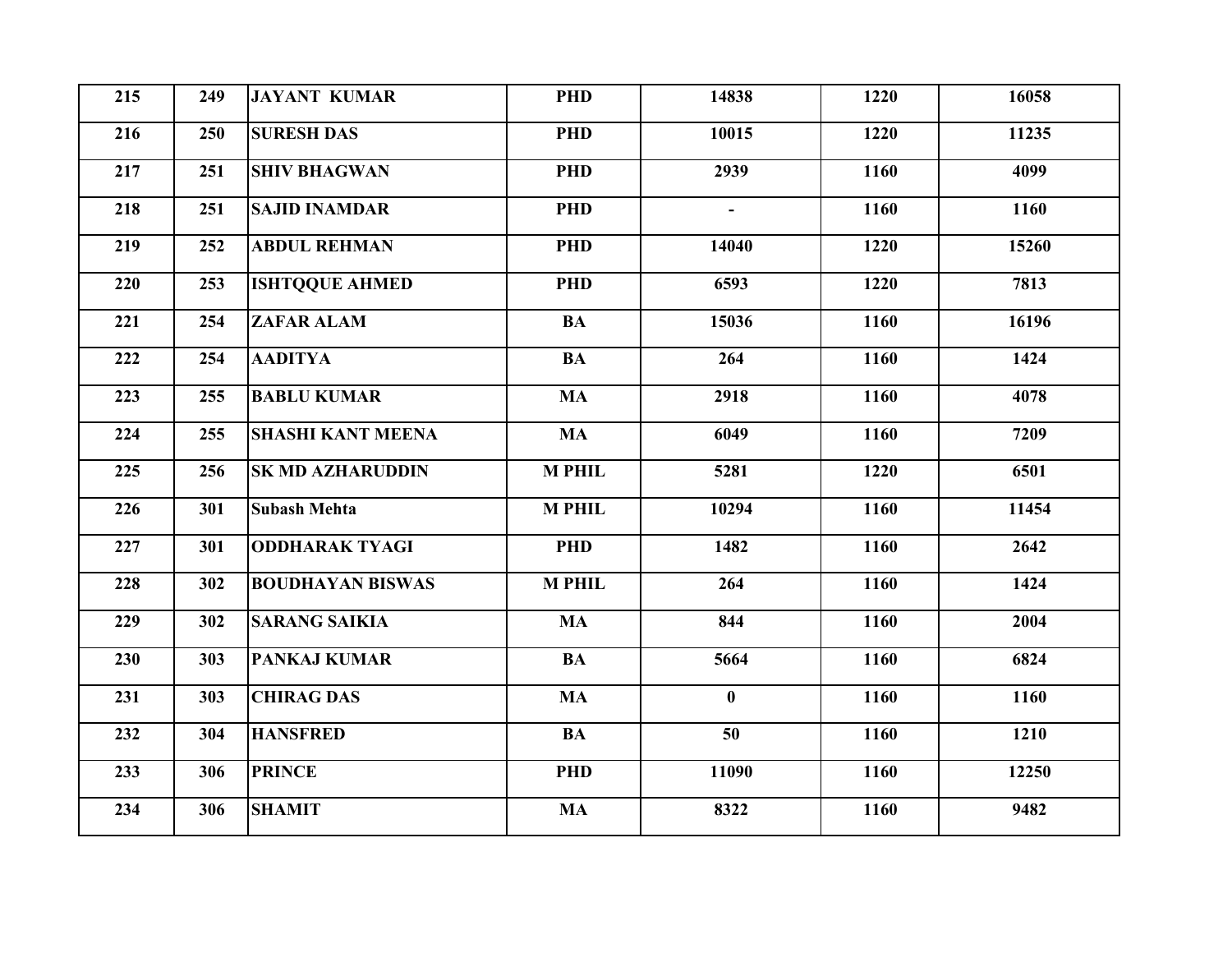| 235 | 307 | <b>MUNIRAJ GUPTA</b>         | <b>PHD</b>    | 16773        | 1160 | 17933 |
|-----|-----|------------------------------|---------------|--------------|------|-------|
| 236 | 307 | <b>PAWAN KUMAR</b>           | <b>BA</b>     | 5664         | 1160 | 6824  |
| 237 | 308 | YOGESH KUMAR MEENA           | <b>PHD</b>    | 5664         | 1160 | 6824  |
| 238 | 308 | <b>SRIDAR PRAJAWAL SAGAR</b> | <b>MA</b>     | 1794         | 1160 | 2954  |
| 239 | 309 | <b>ANIT</b>                  | <b>MA</b>     | 3240         | 1160 | 4400  |
| 240 | 310 | <b>KUNAL KAUSHIK</b>         | <b>B TECH</b> | 3814         | 1160 | 4974  |
| 241 | 310 | <b>TARUN KUMAR</b>           | <b>B TECH</b> | 11331        | 1160 | 12491 |
| 242 | 311 | <b>ARJUN CS</b>              | <b>M PHIL</b> | 1588         | 1220 | 2808  |
| 243 | 312 | <b>ANKIT</b>                 | <b>PHD</b>    | 7799         | 1160 | 8959  |
| 244 | 312 | <b>AVINASH</b>               | <b>PHD</b>    | $\bf{0}$     | 1160 | 1160  |
| 245 | 313 | <b>MD QUAISARULLAMAN</b>     | <b>M PHIL</b> | 14645        | 1160 | 15805 |
| 246 | 314 | <b>SUBHANSHU</b>             | <b>PHD</b>    | 14919        | 1220 | 16139 |
| 247 | 316 | <b>TEJASHI ROY</b>           | <b>M PHIL</b> | $\mathbf{0}$ | 1220 | 1220  |
| 248 | 317 | <b>SANGLIPONG</b>            | <b>M PHIL</b> | 264          | 1220 | 1484  |
| 249 | 318 | <b>ROHIT KUMAR</b>           | <b>M PHIL</b> | 7802         | 1160 | 8962  |
| 250 | 318 | <b>VIPIN RATHI</b>           | <b>MA</b>     | 264          | 1160 | 1424  |
| 251 | 319 | <b>ABHINANDAN</b>            | <b>BA</b>     | 127          | 1160 | 1287  |
| 252 | 319 | <b>KISHORE KUMAR</b>         | <b>BA</b>     | $\bf{0}$     | 1160 | 1160  |
| 253 | 320 | <b>SREE KUMAR</b>            | <b>PHD</b>    | $\bf{0}$     | 1160 | 1160  |
| 254 | 320 | <b>TSERING DAWA</b>          | <b>M PHIL</b> | 15492        | 1160 | 16652 |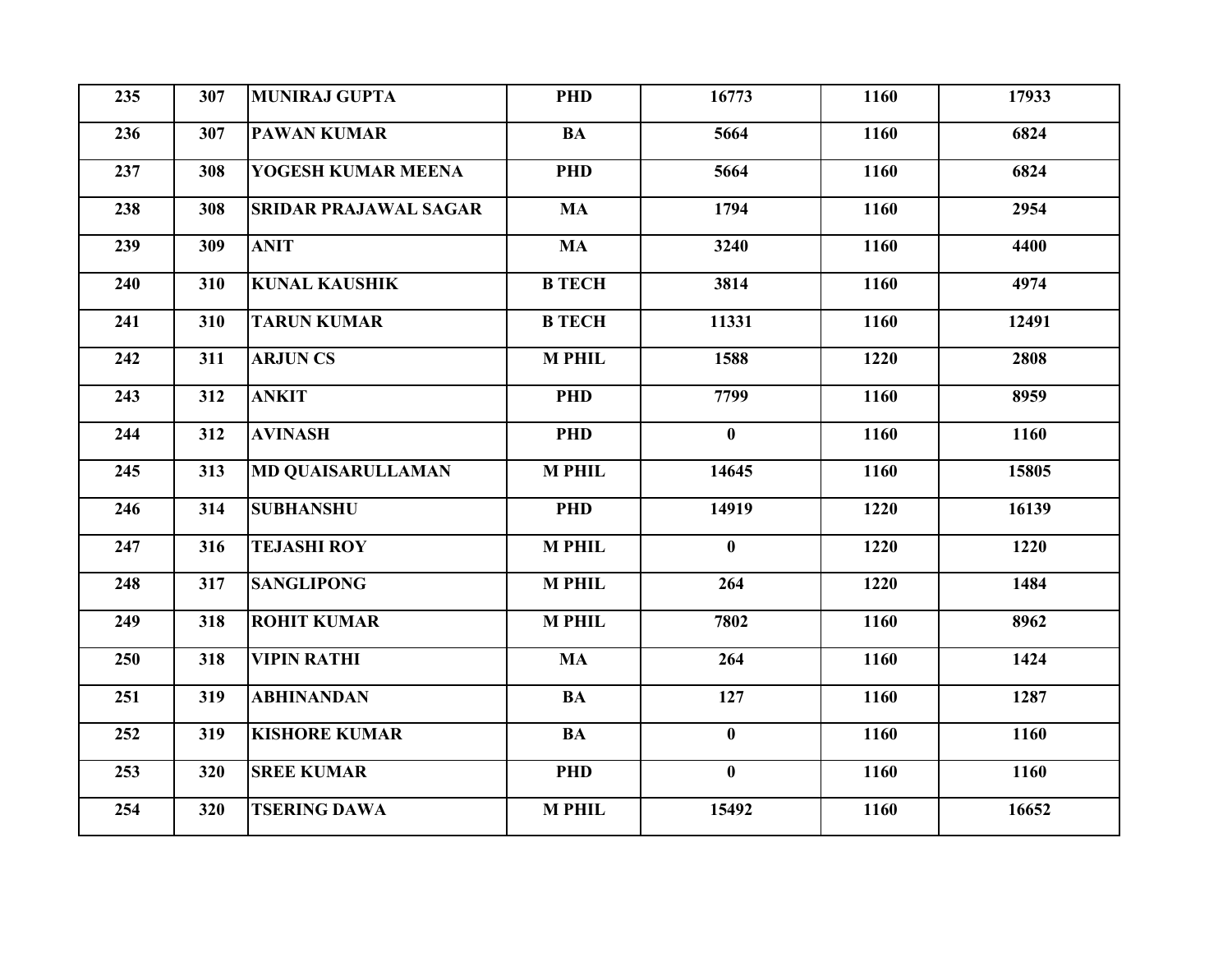| 255 | 321 | <b>VIRENDRA KUMAR</b>     | <b>PHD</b>    | 14547        | 1220 | 15767 |
|-----|-----|---------------------------|---------------|--------------|------|-------|
| 256 | 322 | <b>YOGENDRA</b>           | <b>M PHIL</b> | 14878        | 1220 | 16098 |
| 257 | 323 | <b>HARSH KUSHWAHA</b>     | <b>M PHIL</b> | $\bf{0}$     | 1220 | 1220  |
| 258 | 324 | <b>RAJ SHIT</b>           | <b>M PHIL</b> | $\mathbf{0}$ | 1160 | 1160  |
| 259 | 324 | <b>SWAPAN KUMAR</b>       | <b>M PHIL</b> | $\mathbf{0}$ | 1160 | 1160  |
| 260 | 325 | <b>JAVED CHARAN</b>       | <b>M PHIL</b> | $\bf{0}$     | 1220 | 1220  |
| 261 | 326 | <b>SYED TALEEF HAIDAR</b> | <b>M PHIL</b> | 15184        | 1160 | 16344 |
| 262 | 327 | <b>ANIK SHARMA</b>        | <b>M PHIL</b> | 15026        | 1220 | 16246 |
| 263 | 329 | <b>JONATHAN</b>           | <b>M PHIL</b> | 10601        | 1160 | 11761 |
| 264 | 330 | <b>DHARM PRAKASH</b>      | <b>M PHIL</b> | 11570        | 1220 | 12790 |
| 265 | 331 | <b>ANIRUDH YADAV</b>      | <b>PHD</b>    | $\bf{0}$     | 1160 | 1160  |
| 266 | 331 | <b>MANISH</b>             | <b>PHD</b>    | $\bf{0}$     | 1160 | 1160  |
| 267 | 332 | <b>HATE PARESH AJIT</b>   | <b>PHD</b>    | $\bf{0}$     | 1160 | 1160  |
| 268 | 332 | <b>AMIR KHAN</b>          | <b>MA</b>     | 1210         | 1160 | 2370  |
| 269 | 333 | <b>JOSHEP N SANATE</b>    | <b>M PHIL</b> | $\mathbf{0}$ | 1220 | 1220  |
| 270 | 334 | PANKAJ KUMAR SINGH        | <b>M PHIL</b> | 15027        | 1220 | 16247 |
| 271 | 335 | <b>MANAS KUMAR BEHERA</b> | <b>M.PHIL</b> | 2106         | 1220 | 3326  |
| 272 | 337 | <b>MANSOOR ASRAF</b>      | <b>M PHIL</b> | 11023        | 1160 | 12183 |
| 273 | 337 | <b>MUBASHIR</b>           | <b>M PHIL</b> | 1287         | 1160 | 2447  |
| 274 | 338 | <b>AJIT KUMAR</b>         | <b>M PHIL</b> | $\mathbf{0}$ | 1160 | 1160  |